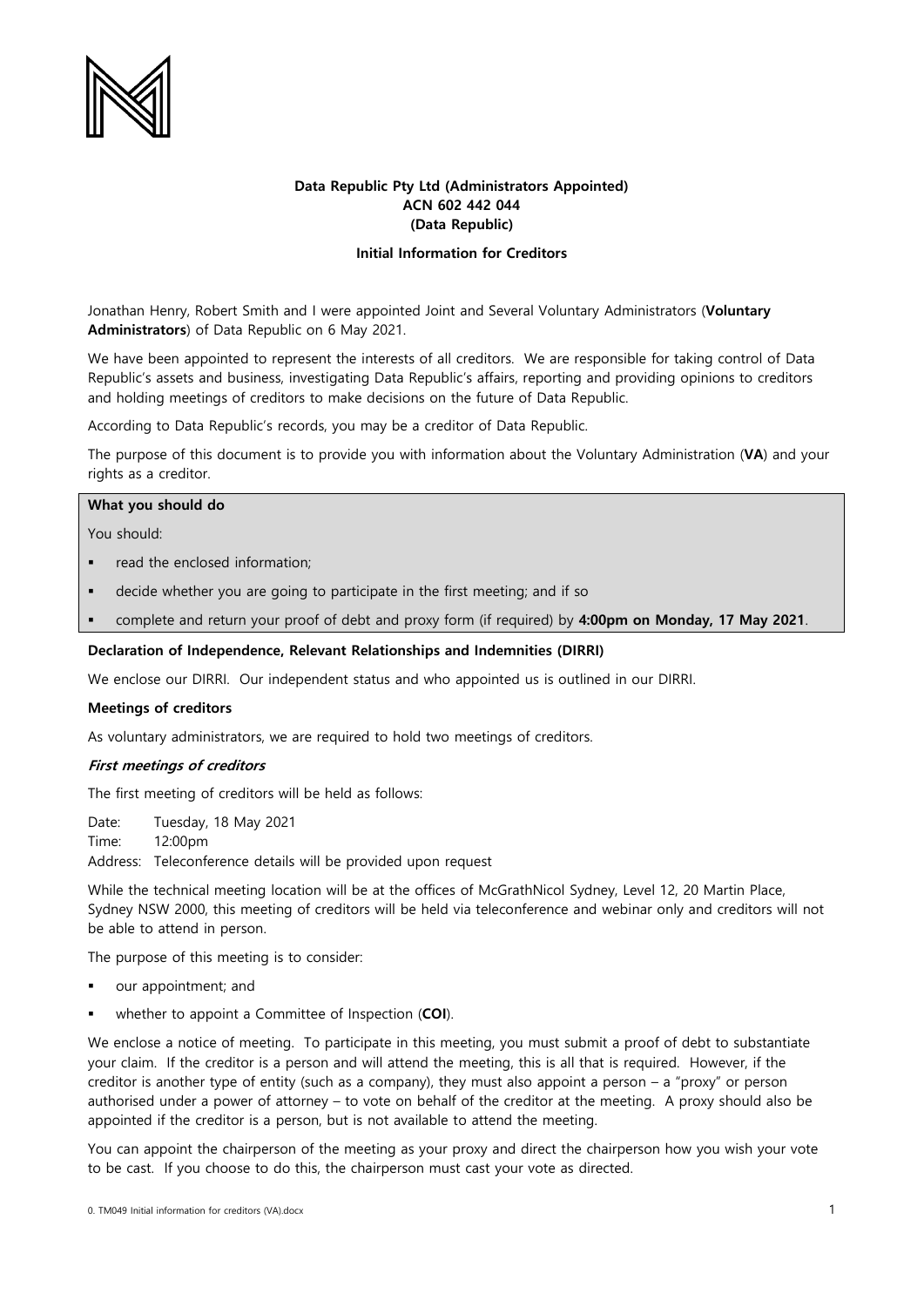

Proof of debt and proxy forms are enclosed, together with guidance notes to assist you when you complete them. Your completed proof of debt and, if applicable, proxy form must be returned to Alex Woolcott by post or by email to [datarepublic@mcgrathnicol.com](mailto:datarepublic@mcgrathnicol.com) by **4:00pm on Monday, 17 May 2021**. Email communication is preferred given the current delays with delivery of the post. If you are using the post to return your forms, please ensure you use the 'express post' option.

We also enclose general information for attending and voting at meetings of creditors.

## **Committee of Inspection**

At the first meeting, creditors will consider whether a Committee of Inspection (**COI**) should be appointed. The role of a COI is to consult with the voluntary administrators and receive reports on the conduct of the administration. A COI can also approve the voluntary administrators' fees.

It is our opinion that a COI is not required for this voluntary administration (VA) given the nature of the administration and relatively small number of creditors.

### **Second meeting of creditors**

We will also, in due course, call a second meeting of creditors.

The purpose of that meeting is for creditors to consider our report and make a decision on the future of Data Republic.

Before that meeting you will be sent the notice of meeting and a detailed report which will set out the options for Data Republic's future. We will also provide our opinion as to what option we think is in the best interests of creditors.

You are encouraged to attend these meetings and participate in the Voluntary Administration process.

#### **What do you need to know?**

| <b>Question</b>                        | <b>Answer</b>                                                                                                                                                                                                                                                                                                                                                                                                                                                                                                                                                                                                                                                                                                                                                                                |
|----------------------------------------|----------------------------------------------------------------------------------------------------------------------------------------------------------------------------------------------------------------------------------------------------------------------------------------------------------------------------------------------------------------------------------------------------------------------------------------------------------------------------------------------------------------------------------------------------------------------------------------------------------------------------------------------------------------------------------------------------------------------------------------------------------------------------------------------|
| What is a voluntary<br>administration? | A Voluntary Administration, or VA, is a process initiated by the directors of a<br>company or a secured creditor of a company when they form the view the<br>company is, or is likely to become, insolvent. 'Insolvent' means that the<br>company is, or is likely to become, unable to pay its debts when they fall<br>due. Less commonly, a VA is commenced by a liquidator of the company. In<br>this case, the VA appointment was made by the directors of the company.<br>The objective of a VA is to preserve as much as possible of the business of<br>the company or, if that is not feasible, seek a better outcome for creditors<br>than an immediate liquidation of the company. The process involves the<br>appointment of a VA to the company to administer and investigate the |
|                                        | business, property, affairs and financial circumstances of the company. A<br>Voluntary Administrator must complete investigations, form an opinion about<br>the company's financial position and its future and issue a detailed report to<br>creditors of the company. Creditors are then given the opportunity to vote<br>on the future of the company.                                                                                                                                                                                                                                                                                                                                                                                                                                    |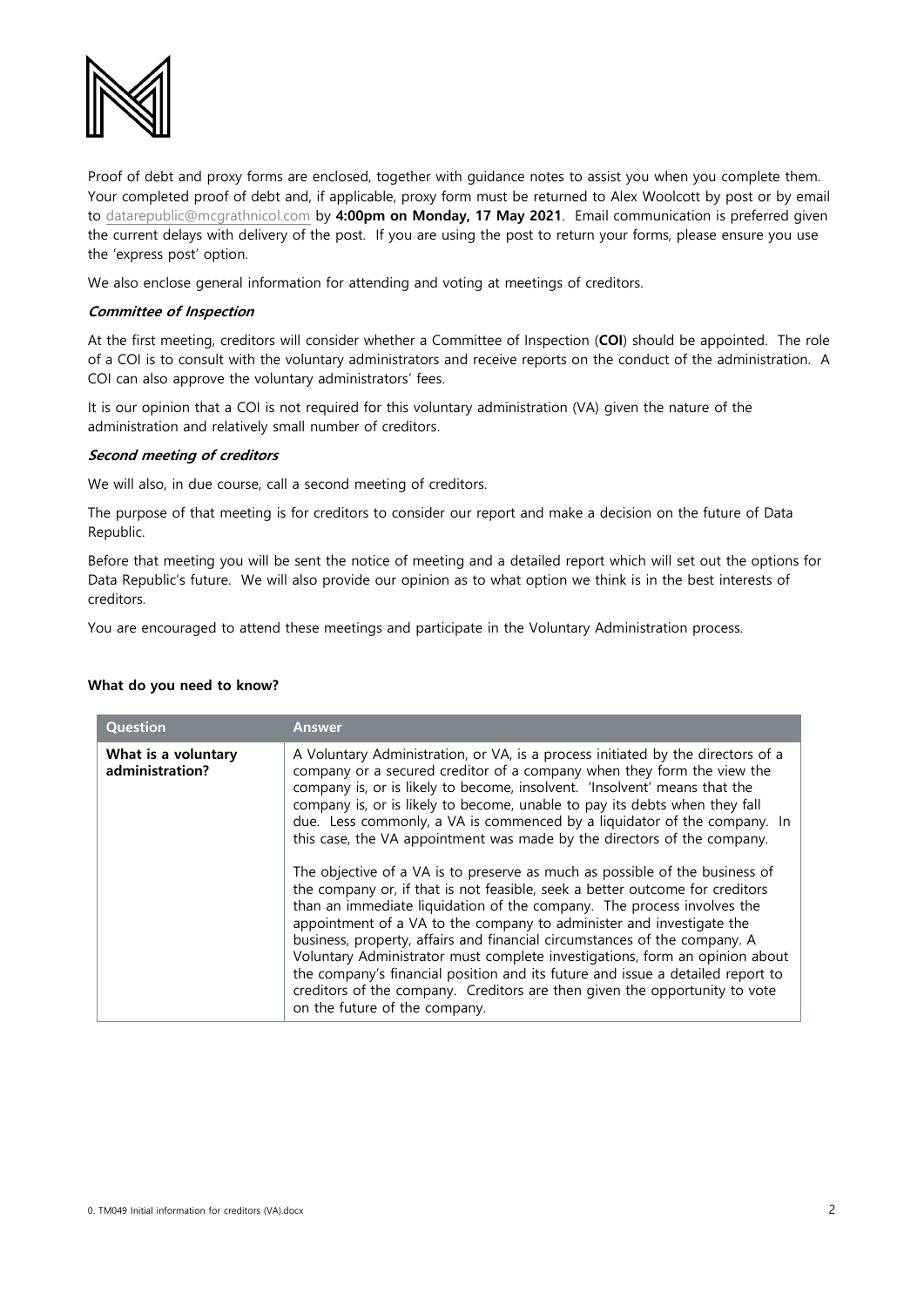

| <b>Question</b>                                         | <b>Answer</b>                                                                                                                                                                                                                                                                                    |
|---------------------------------------------------------|--------------------------------------------------------------------------------------------------------------------------------------------------------------------------------------------------------------------------------------------------------------------------------------------------|
| What are your rights as<br>a creditor?                  | We enclose a copy of the information sheet "Creditor Rights in Voluntary<br>Administrations" issued by the Australian Restructuring Insolvency &<br>Turnaround Association (ARITA). It includes information on your rights to:                                                                   |
|                                                         | make reasonable requests for information;<br>٠                                                                                                                                                                                                                                                   |
|                                                         | give directions to the Administrators;<br>٠                                                                                                                                                                                                                                                      |
|                                                         | appoint a reviewing liquidator; and<br>٠                                                                                                                                                                                                                                                         |
|                                                         | replace us as Administrators.<br>٠                                                                                                                                                                                                                                                               |
| What happens to your<br>debt?                           | All creditors of Data Republic are now creditors in the VA and your debt will<br>be dealt with in the VA.                                                                                                                                                                                        |
|                                                         | It is important to note that a VA creates restrictions on creditors being able<br>to enforce their rights. You generally cannot enforce your claim, recover your<br>property, enforce your security, commence an action to place the company<br>into liquidation or act on a personal guarantee. |
|                                                         | If you have leased property to Data Republic, have a retention of title claim<br>or have a registered personal property security interest in relation to Data<br>Republic, please contact Alex Woolcott on (02) 9338 2667 as soon as<br>possible.                                                |
|                                                         | We are continuing to trade the business of Data Republic. If you are a<br>supplier or employee, you should have received a separate communication<br>on how this appointment affects your ongoing dealings with Data Republic.                                                                   |
| What is the cost of the<br>voluntary<br>administration? | We get paid out of Data Republic's money, including realisations from assets<br>or from money paid to us by others. If there is not enough money in the<br>voluntary administration, we do not get paid in full.                                                                                 |
|                                                         | We enclose our Initial Remuneration Notice which provides you with<br>information about how we propose to be paid for undertaking the VA.                                                                                                                                                        |
|                                                         | We will seek your approval of our remuneration at the second meeting of<br>creditors, unless that remuneration is approved earlier by a COI (if one is<br>appointed). We will provide you with detailed information about what tasks<br>we have undertaken and the costs of those tasks.         |
| What happens next with                                  | We will proceed with the Voluntary Administration, which will include:                                                                                                                                                                                                                           |
| the voluntary<br>administration?                        | trading the business;<br>٠                                                                                                                                                                                                                                                                       |
|                                                         | undertaking an accelerated Expression of Interest campaign for the sale<br>٠<br>or recapitalisation of the business;                                                                                                                                                                             |
|                                                         | preparing for and holding the meetings of creditors;<br>٠                                                                                                                                                                                                                                        |
|                                                         | investigating Data Republic's affairs;<br>٠                                                                                                                                                                                                                                                      |
|                                                         | analysing any offer for a Deed of Company Arrangement that is<br>٠<br>proposed; and                                                                                                                                                                                                              |
|                                                         | preparing our report to creditors.<br>٠                                                                                                                                                                                                                                                          |
|                                                         | As discussed above, you will receive further correspondence from us before<br>the second meeting of creditors.                                                                                                                                                                                   |